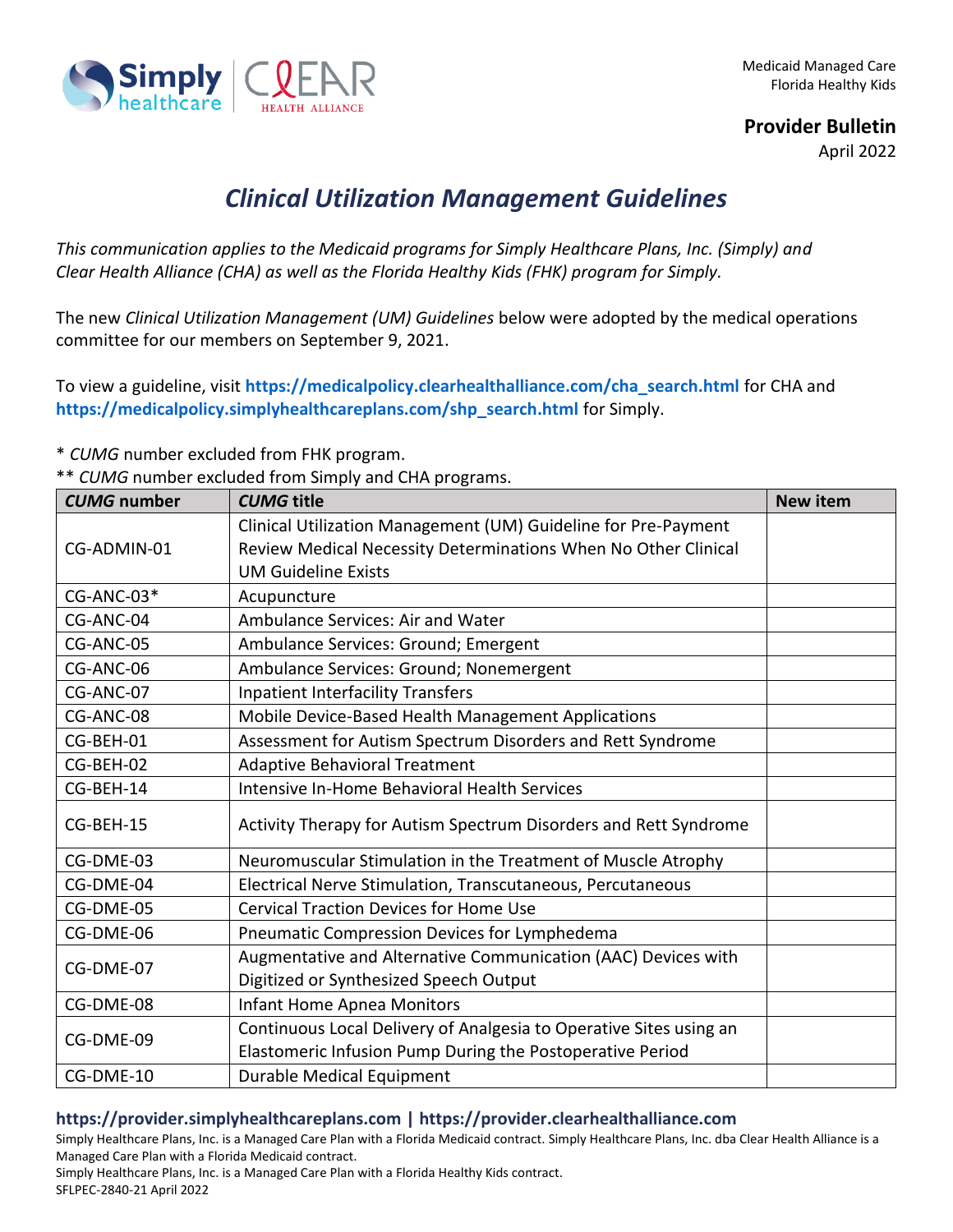| <b>CUMG</b> number | <b>CUMG title</b>                                                                      | <b>New item</b> |
|--------------------|----------------------------------------------------------------------------------------|-----------------|
| $CG-DME-12*$       | Home Phototherapy Devices for Neonatal Hyperbilirubinemia                              |                 |
| CG-DME-13          | Lower Limb Prosthesis                                                                  |                 |
| CG-DME-15          | <b>Hospital Beds and Accessories</b>                                                   |                 |
| CG-DME-16          | Pressure Reducing Support Systems Groups 1, 2 and 3                                    |                 |
| CG-DME-18          | Home Oxygen Therapy                                                                    |                 |
| CG-DME-19          | Therapeutic Shoes, Inserts or Modifications for Individuals with                       |                 |
|                    | <b>Diabetes</b>                                                                        |                 |
| CG-DME-20          | Orthopedic Footwear                                                                    |                 |
| CG-DME-21          | External Infusion Pumps for the Administration of Drugs in the                         |                 |
|                    | Home or Residential Care Settings                                                      |                 |
| CG-DME-22          | Ankle-Foot & Knee-Ankle-Foot Orthoses                                                  |                 |
| CG-DME-23          | Lifting Devices for Use in the Home                                                    |                 |
| CG-DME-24          | Wheeled Mobility Devices: Manual Wheelchairs - Standard, Heavy<br>Duty and Lightweight |                 |
| CG-DME-25          | Seat Lift Mechanisms                                                                   |                 |
| CG-DME-26          | Back-Up Ventilators in the Home Setting                                                |                 |
| CG-DME-30          | Prothrombin Time Self-Monitoring Devices                                               |                 |
|                    | Wheeled Mobility Devices: Wheelchairs - Powered, Motorized,                            |                 |
| CG-DME-31          | With or Without Power Seating Systems, and Power Operated                              |                 |
|                    | Vehicles (POVs)                                                                        |                 |
| CG-DME-33          | Wheeled Mobility Devices: Manual Wheelchairs - Ultra Lightweight                       |                 |
| CG-DME-34          | Wheeled Mobility Devices: Wheelchair Accessories                                       |                 |
| CG-DME-35          | <b>Electric Breast Pumps</b>                                                           |                 |
| CG-DME-36          | <b>Pediatric Gait Trainers</b>                                                         |                 |
| CG-DME-37          | Air Conduction Hearing Aids                                                            |                 |
| CG-DME-39          | Dynamic Low-Load Prolonged-Duration Stretch Devices                                    |                 |
| CG-DME-40          | Noninvasive Electrical Bone Growth Stimulation of the Appendicular<br>Skeleton         |                 |
| CG-DME-41          | Ultraviolet Light Therapy Delivery Devices for Home Use                                |                 |
| CG-DME-42          | Nonimplantable Insulin Infusion and Blood Glucose Monitoring<br><b>Devices</b>         |                 |
| CG-DME-43          | High Frequency Chest Compression Devices for Airway Clearance                          |                 |
| CG-DME-44          | Electric Tumor Treatment Field (TTF)                                                   |                 |
| CG-DME-45          | <b>Ultrasound Bone Growth Stimulation</b>                                              |                 |
|                    | Pneumatic Compression Devices for Prevention of Deep Vein                              |                 |
| CG-DME-46          | Thrombosis of the Extremities in the Home Setting                                      |                 |
| CG-DME-47          | Noninvasive Home Ventilator Therapy for Respiratory Failure                            |                 |
| CG-DME-48          | Vacuum Assisted Wound Therapy in the Outpatient Setting                                |                 |
| CG-DME-49          | <b>Standing Frames</b>                                                                 |                 |
| CG-GENE-01         | Janus Kinase 2, CALR and MPL Gene Mutation Assays                                      |                 |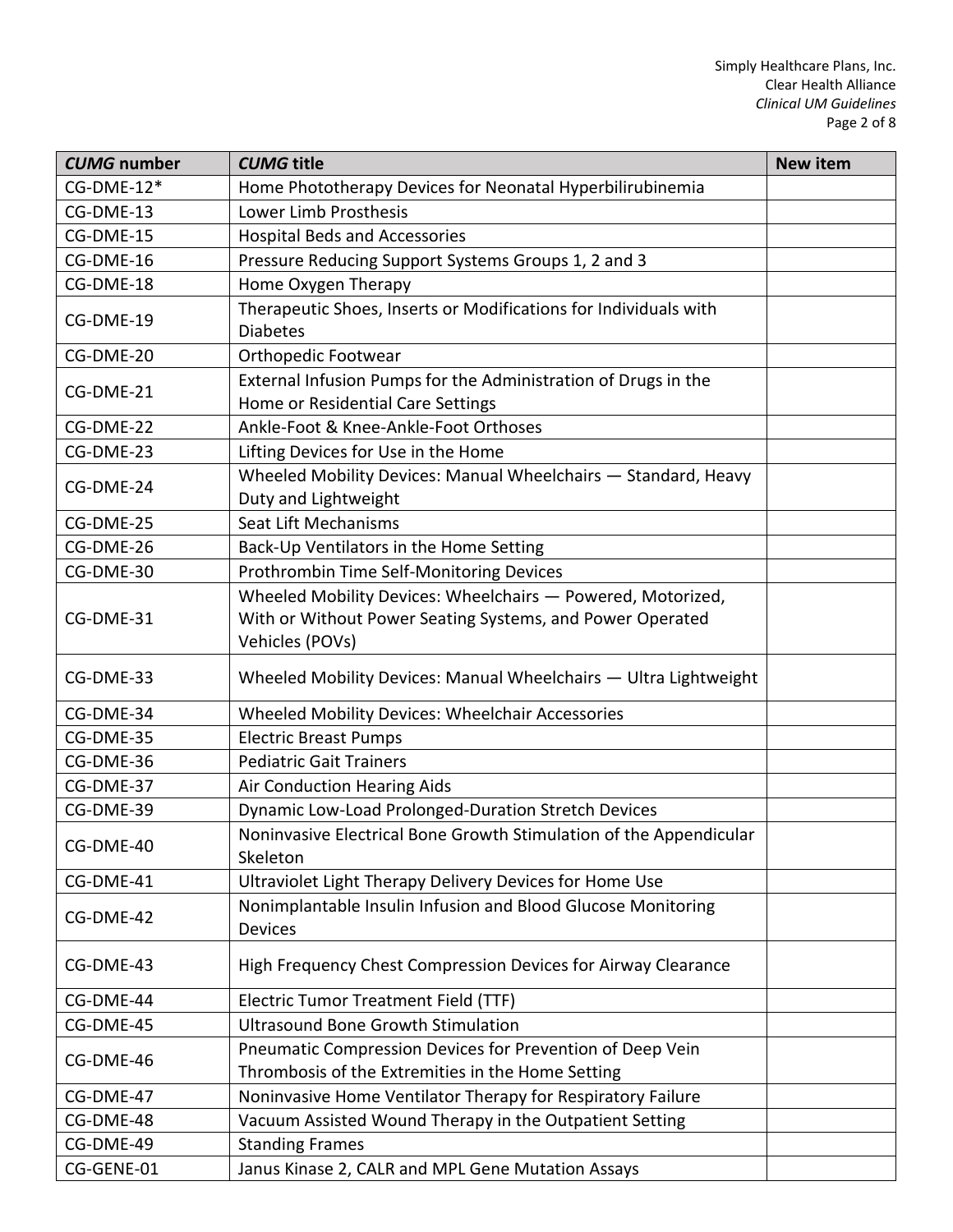| <b>CUMG</b> number | <b>CUMG</b> title                                                                                                                                                                     | <b>New item</b> |
|--------------------|---------------------------------------------------------------------------------------------------------------------------------------------------------------------------------------|-----------------|
| CG-GENE-04         | Molecular Marker Evaluation of Thyroid Nodules                                                                                                                                        |                 |
| CG-GENE-07         | <b>BCR-ABL Mutation Analysis</b>                                                                                                                                                      |                 |
| CG-GENE-08         | Genetic Testing for PTEN Hamartoma Tumor Syndrome                                                                                                                                     |                 |
| CG-GENE-09         | <b>Genetic Testing for CHARGE Syndrome</b>                                                                                                                                            |                 |
| CG-GENE-10         | Chromosomal Microarray Analysis (CMA) for Developmental Delay,<br>Autism Spectrum Disorder, Intellectual Disability (Intellectual<br>Developmental Disorder) and Congenital Anomalies |                 |
| CG-GENE-11         | Genotype Testing for Individual Genetic Polymorphisms to<br>Determine Drug-Metabolizer Status                                                                                         |                 |
| CG-GENE-13         | <b>Genetic Testing for Inherited Diseases</b>                                                                                                                                         |                 |
| CG-GENE-14         | Gene Mutation Testing for Solid Tumor Cancer Susceptibility and<br>Management                                                                                                         |                 |
| CG-GENE-15         | Genetic Testing for Lynch Syndrome, Familial Adenomatous<br>Polyposis (FAP), Attenuated FAP and MYH-associated Polyposis                                                              |                 |
| CG-GENE-16         | BRCA Testing for Breast and/or Ovarian Cancer Syndrome                                                                                                                                |                 |
| CG-GENE-17         | RET Proto-oncogene Testing for Endocrine Gland Cancer<br>Susceptibility                                                                                                               |                 |
| CG-GENE-18         | <b>Genetic Testing for TP53 Mutations</b>                                                                                                                                             |                 |
| CG-GENE-19         | Detection and Quantification of Tumor DNA Using Next Generation<br>Sequencing in Lymphoid Cancers                                                                                     |                 |
| CG-GENE-21         | Cell-Free Fetal DNA-Based Prenatal Testing                                                                                                                                            |                 |
| CG-GENE-22         | Gene Expression Profiling for Managing Breast Cancer Treatment                                                                                                                        |                 |
| CG-GENE-23         | Genetic Testing for Heritable Cardiac Conditions                                                                                                                                      |                 |
| CG-LAB-03          | <b>Tropism Testing for HIV Management</b>                                                                                                                                             |                 |
| CG-LAB-09          | Drug Testing or Screening in the Context of Substance Use Disorder<br>and Chronic Pain                                                                                                |                 |
| CG-LAB-10          | <b>Zika Virus Testing</b>                                                                                                                                                             |                 |
| CG-LAB-11          | Screening for Vitamin D Deficiency in Average Risk Individuals                                                                                                                        |                 |
| CG-LAB-12          | Testing for Oral and Esophageal Cancer                                                                                                                                                |                 |
| CG-LAB-13          | Skin Nerve Fiber Density Testing                                                                                                                                                      |                 |
| CG-LAB-14          | Respiratory Viral Panel Testing in the Outpatient Setting                                                                                                                             |                 |
| CG-LAB-15          | Red Blood Cell Folic Acid Testing                                                                                                                                                     |                 |
| CG-LAB-16          | <b>Serum Amylase Testing</b>                                                                                                                                                          |                 |
| CG-LAB-17          | Molecular Gastrointestinal Pathogen Panel (GIPP) Testing for<br>Infectious Diarrhea in the Outpatient Setting                                                                         |                 |
| CG-MED-02          | <b>Esophageal pH Monitoring</b>                                                                                                                                                       |                 |
| CG-MED-05          | Ketogenic Diet for Treatment of Intractable Seizures                                                                                                                                  |                 |
| CG-MED-08          | <b>Home Enteral Nutrition</b>                                                                                                                                                         |                 |
| CG-MED-19          | <b>Custodial Care</b>                                                                                                                                                                 |                 |
| CG-MED-21          | Anesthesia Services and Moderate ("Conscious") Sedation                                                                                                                               |                 |
| CG-MED-23          | Home Health                                                                                                                                                                           |                 |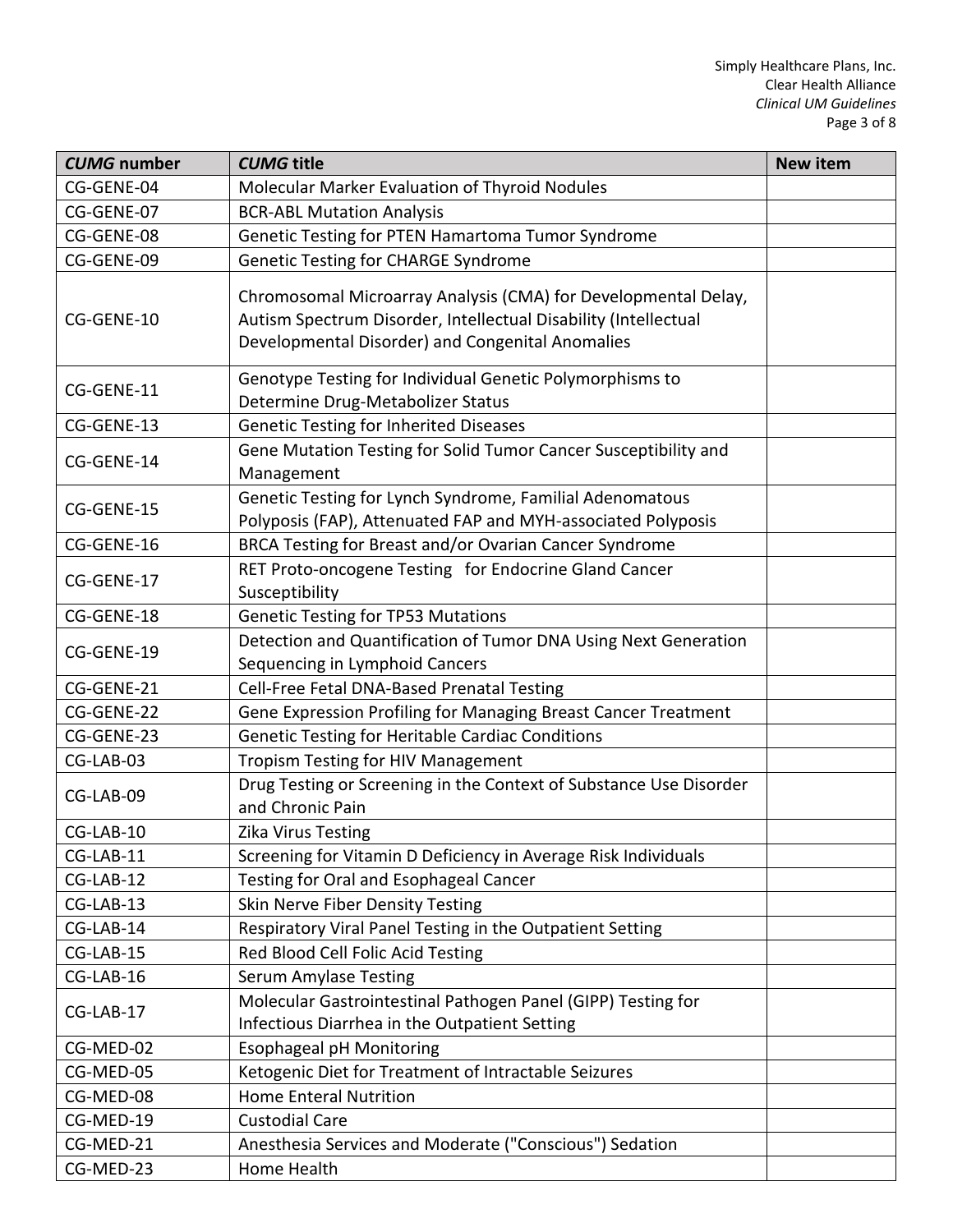| <b>CUMG</b> number | <b>CUMG</b> title                                                                                           | <b>New item</b> |
|--------------------|-------------------------------------------------------------------------------------------------------------|-----------------|
| CG-MED-24          | Electromyography and Nerve Conduction Studies                                                               |                 |
| CG-MED-26*         | <b>Neonatal Levels of Care</b>                                                                              |                 |
| CG-MED-28          | Iontophoresis for Medical Indications                                                                       |                 |
| CG-MED-32          | Ancillary Services for Pregnancy Complications                                                              |                 |
| CG-MED-34          | Monitored Anesthesia Care for Gastrointestinal Endoscopic<br>Procedures                                     |                 |
| CG-MED-35          | <b>Retinal Telescreening Systems</b>                                                                        |                 |
| CG-MED-37          | Intensive Programs for Pediatric Feeding Disorders                                                          |                 |
| CG-MED-38          | Inpatient admission for Radiation Therapy for Cervical or Thyroid<br>Cancer                                 |                 |
| CG-MED-39          | <b>Bone Mineral Density Testing Measurement</b>                                                             |                 |
| CG-MED-40          | External Ambulatory Event Monitors to Detect Cardiac Arrhythmias                                            |                 |
| CG-MED-41          | Moderate to Deep Anesthesia Services for Dental Surgery in the<br><b>Facility Setting</b>                   |                 |
| CG-MED-42          | Maternity Ultrasound in the Outpatient Setting                                                              |                 |
| CG-MED-44          | <b>Holter Monitors</b>                                                                                      |                 |
| CG-MED-45          | <b>Transrectal Ultrasonography</b>                                                                          |                 |
| CG-MED-46          | Electroencephalography and Video Electroencephalographic<br>Monitoring                                      |                 |
| CG-MED-47          | <b>Fundus Photography</b>                                                                                   |                 |
| CG-MED-48          | <b>Scrotal Ultrasound</b>                                                                                   |                 |
| CG-MED-49**        | Auditory Brainstem Responses (ABRs) and Evoked Otoacoustic<br><b>Emissions (OAEs) for Hearing Disorders</b> |                 |
| CG-MED-50          | Visual, Somatosensory and Motor Evoked Potentials                                                           |                 |
| CG-MED-51          | Three-Dimensional (3-D) Rendering of Imaging Studies                                                        |                 |
| CG-MED-52          | Allergy Immunotherapy (Subcutaneous)                                                                        |                 |
| CG-MED-53          | Cervical Cancer Screening Using Cytology and Human Papillomavirus<br><b>Testing</b>                         |                 |
| CG-MED-54          | Strapping                                                                                                   |                 |
| CG-MED-55          | Site of Care: Advanced Radiologic Imaging                                                                   |                 |
| CG-MED-56          | Non-Obstetrical Transvaginal Ultrasonography                                                                |                 |
| CG-MED-57          | Cardiac Stress Testing with Electrocardiogram                                                               |                 |
| CG-MED-59          | Upper Gastrointestinal Endoscopy in Adults                                                                  |                 |
| CG-MED-61          | Preoperative Testing for Low Risk Invasive Procedures and Surgeries                                         |                 |
| CG-MED-62          | Resting Electrocardiogram Screening in Adults                                                               |                 |
| CG-MED-63          | <b>Treatment of Hyperhidrosis</b>                                                                           |                 |
| CG-MED-64          | Transcatheter Ablation of Arrhythmogenic Foci in the Pulmonary<br>Veins                                     |                 |
| CG-MED-65          | <b>Manipulation Under Anesthesia</b>                                                                        |                 |
| CG-MED-66          | Cryopreservation of Oocytes or Ovarian Tissue                                                               |                 |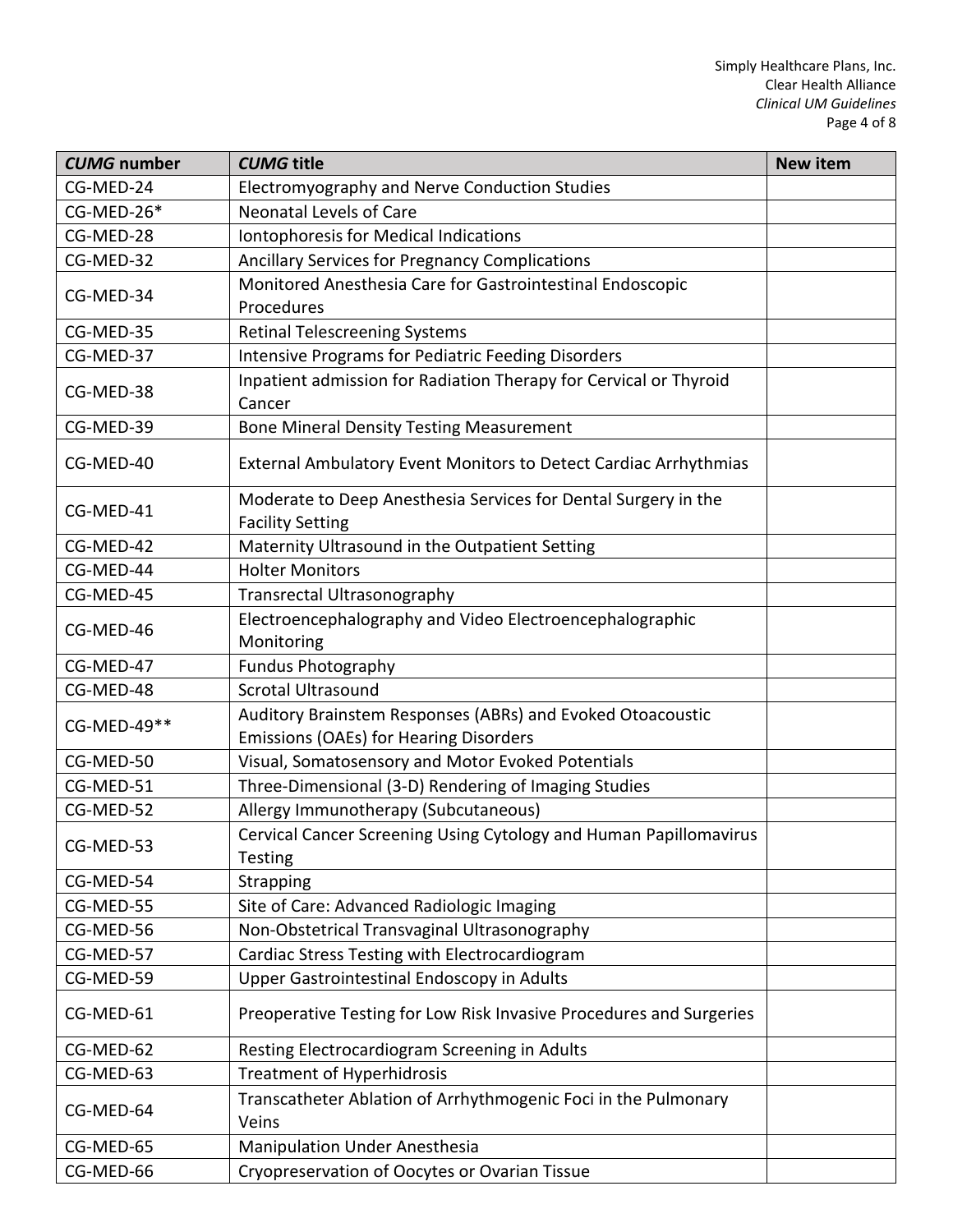| <b>CUMG</b> number | <b>CUMG</b> title                                                                                       | <b>New item</b> |
|--------------------|---------------------------------------------------------------------------------------------------------|-----------------|
| CG-MED-68          | <b>Therapeutic Apheresis</b>                                                                            |                 |
| CG-MED-69          | <b>Inhaled Nitric Oxide</b>                                                                             |                 |
| CG-MED-70          | Wireless Capsule Endoscopy for Gastrointestinal Imagine and the                                         |                 |
|                    | <b>Patency Capsule</b>                                                                                  |                 |
| CG-MED-71          | Chronic Wound Care in the Home or Outpatient Setting                                                    |                 |
| CG-MED-72          | <b>Hyperthermia for Cancer Therapy</b>                                                                  |                 |
| CG-MED-73          | Hyperbaric Oxygen Therapy (Systemic/Topical)                                                            |                 |
| CG-MED-74          | Implantable Ambulatory Event Monitors and Mobile Cardiac<br>Telemetry                                   |                 |
| CG-MED-76          | Magnetic Source Imaging and Magnetoencephalography                                                      |                 |
| CG-MED-77          | <b>SPECT/CT Fusion Imaging</b>                                                                          |                 |
| CG-MED-78          | Anesthesia Services for Interventional Pain Management Procedures                                       |                 |
| CG-MED-79          | Diaphragmatic/Phrenic Nerve Stimulation and Diaphragm Pacing<br>Systems                                 |                 |
| CG-MED-81          | High Intensity Focused Ultrasound (HIFU) for Oncologic Indications                                      |                 |
| CG-MED-83          | Site of Care: Specialty Pharmaceuticals                                                                 |                 |
| CG-MED-84          | Non-Obstetric Gynecologic Duplex Ultrasonography of the Abdomen<br>and Pelvis in the Outpatient Setting |                 |
| CG-MED-85          | Posterior Segment Optical Coherence Tomography                                                          |                 |
| CG-MED-86          | Enhanced External Counterpulsation in the Outpatient Setting                                            |                 |
| CG-MED-87          | Single Photon Emission Computed Tomography Scans for<br>Noncardiovascular Indications                   |                 |
| CG-MED-88          | <b>Preimplantation Genetic Diagnosis Testing</b>                                                        |                 |
| CG-MED-89          | <b>Home Parenteral Nutrition</b>                                                                        |                 |
| CG-OR-PR-02        | Prefabricated and Prophylactic Knee Braces                                                              |                 |
| CG-OR-PR-03        | <b>Custom-made Knee Braces</b>                                                                          |                 |
| CG-OR-PR-04        | Cranial Remodeling Bands and Helmets (Cranial Orthotics)                                                |                 |
| CG-OR-PR-05        | Myoelectric Upper Extremity Prosthesis Devices                                                          |                 |
| CG-OR-PR-06        | Spinal Orthoses: Thoracic-Lumber-Sacral (TLSO), Lumbar-Sacral<br>(LSO), and Lumber                      |                 |
| CG-REHAB-02        | <b>Outpatient Cardiac Rehabilitation</b>                                                                |                 |
| CG-REHAB-03        | <b>Pulmonary Rehabilitation</b>                                                                         |                 |
| CG-REHAB-07        | Skilled Nursing and Skilled Rehabilitation Services (Outpatient)                                        |                 |
| CG-REHAB-08        | Private Duty Nursing in the Home Setting                                                                |                 |
| CG-REHAB-10        | Level of Care: Outpatient Physical Therapy, Occupational Therapy                                        |                 |
|                    | and Speech-Language Pathology Services                                                                  |                 |
|                    | Rehabilitative and Habilitative Services in the Home Setting: Physical                                  |                 |
| CG-REHAB-12        | Medicine/Physical Therapy, Occupational Therapy and Speech-                                             |                 |
|                    | Language Pathology                                                                                      |                 |
| CG-SURG-01         | Colonoscopy                                                                                             |                 |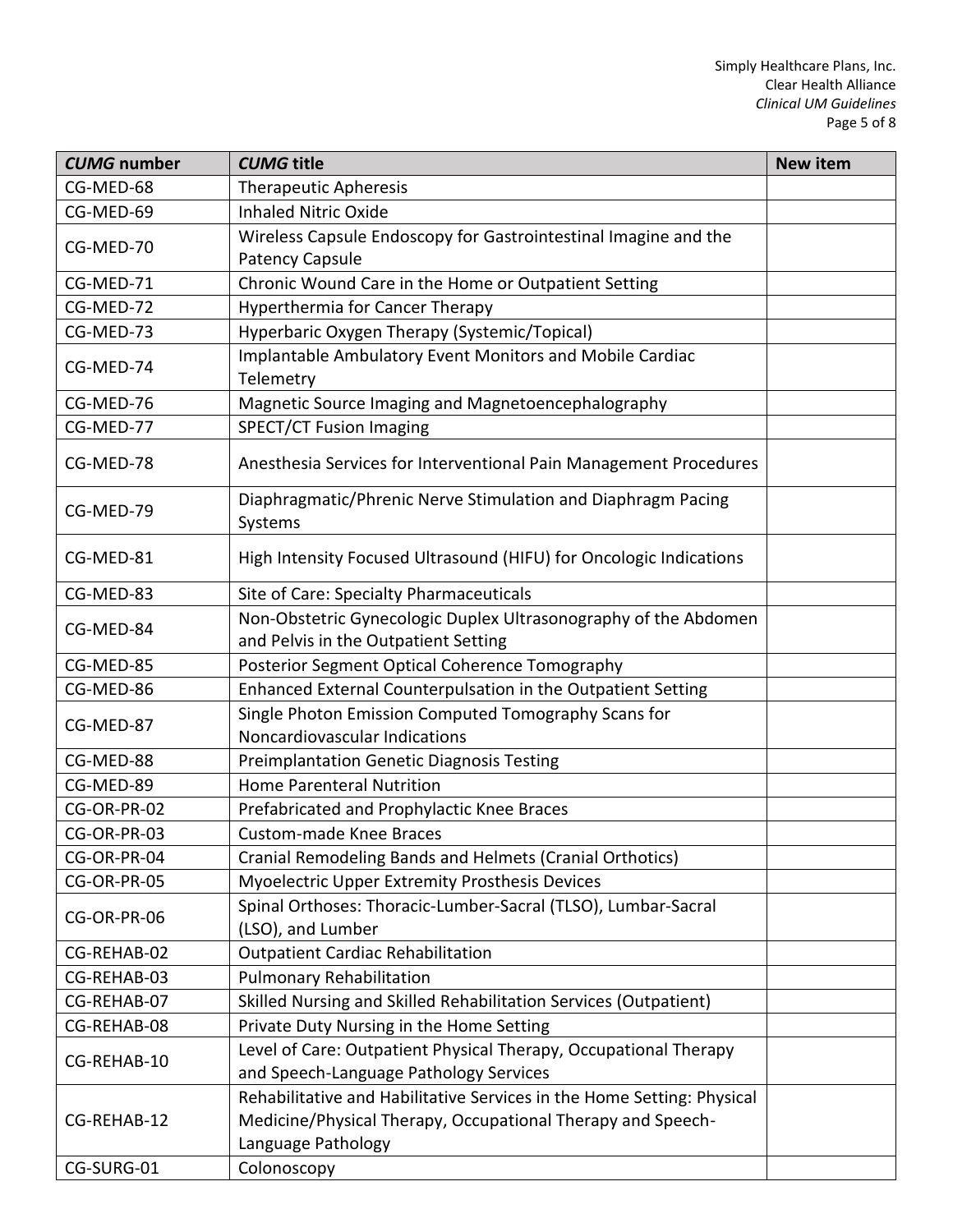| <b>CUMG</b> number | <b>CUMG title</b>                                                                             | <b>New item</b> |
|--------------------|-----------------------------------------------------------------------------------------------|-----------------|
| CG-SURG-03         | Blepharoplasty, Blepharoptosis Repair and Brow Lift                                           |                 |
| CG-SURG-05         | Maze Procedure                                                                                |                 |
| CG-SURG-07         | Vertical Expandable Prosthetic Titanium Rib                                                   |                 |
| CG-SURG-08         | Sacral Nerve Stimulation as a Treatment of Neurogenic Bladder                                 |                 |
|                    | Secondary to Spinal Cord Injury                                                               |                 |
| CG-SURG-09         | Temporomandibular Disorders                                                                   |                 |
| CG-SURG-10         | Ambulatory or Outpatient Surgery Center Procedures                                            |                 |
| CG-SURG-11         | Surgical Treatment for Dupuytren's Contracture                                                |                 |
| CG-SURG-12         | Penile Prosthesis Implantation                                                                |                 |
| CG-SURG-15         | <b>Endometrial Ablation</b>                                                                   |                 |
| CG-SURG-17         | <b>Trigger Point Injections</b>                                                               |                 |
| CG-SURG-18         | Septoplasty                                                                                   |                 |
| CG-SURG-24         | <b>Functional Endoscopic Sinus Surgery (FESS)</b>                                             |                 |
| CG-SURG-25         | <b>Injection Treatment for Morton's Neuroma</b>                                               |                 |
| CG-SURG-27         | <b>Gender Affirming Surgery</b>                                                               |                 |
| CG-SURG-28         | <b>Transcatheter Uterine Artery Embolization</b>                                              |                 |
| CG-SURG-29         | Lumbar Discography                                                                            |                 |
| CG-SURG-30         | Tonsillectomy for Children with or without Adenoidectomy                                      |                 |
| CG-SURG-31         | Treatment of Keloids and Scar Revision                                                        |                 |
| CG-SURG-34         | <b>Diagnostic Infertility Surgery</b>                                                         |                 |
| CG-SURG-35         | Intracytoplasmic Sperm Injection (ICSI)                                                       |                 |
| CG-SURG-36         | Adenoidectomy                                                                                 |                 |
| CG-SURG-37         | Destruction of Pre-Malignant Skin Lesions                                                     |                 |
| CG-SURG-40         | <b>Cataract Removal Surgery for Adults</b>                                                    |                 |
| CG-SURG-41         | <b>Surgical Strabismus Correction</b>                                                         |                 |
| CG-SURG-46         | Myringotomy and Tympanostomy Tube Insertion                                                   |                 |
| CG-SURG-49         | Endovascular Techniques (Percutaneous or Open Exposure) for                                   |                 |
|                    | Arterial Revascularization of the Lower Extremities                                           |                 |
| CG-SURG-50         | <b>Assistant Surgeons</b>                                                                     |                 |
| CG-SURG-51         | <b>Outpatient Cystourethroscopy</b>                                                           |                 |
| CG-SURG-52         | Site of Care: Hospital-Based Ambulatory Surgical Procedures and<br><b>Endoscopic Services</b> |                 |
| CG-SURG-55         | Cardiac Electrophysiological Studies (EPS) and Catheter Ablation                              |                 |
| CG-SURG-56         | Diagnostic Fiberoptic Flexible Laryngoscopy                                                   |                 |
| CG-SURG-57         | Diagnostic Nasal Endoscopy                                                                    |                 |
| CG-SURG-58         | Radioactive Seed Localization of Nonpalpable Breast Lesions                                   |                 |
| CG-SURG-59         | Vena Cava Filters                                                                             |                 |
| CG-SURG-61         | Cryosurgical or Radiofrequency Ablation to Treat Solid Tumors<br>Outside the Liver            |                 |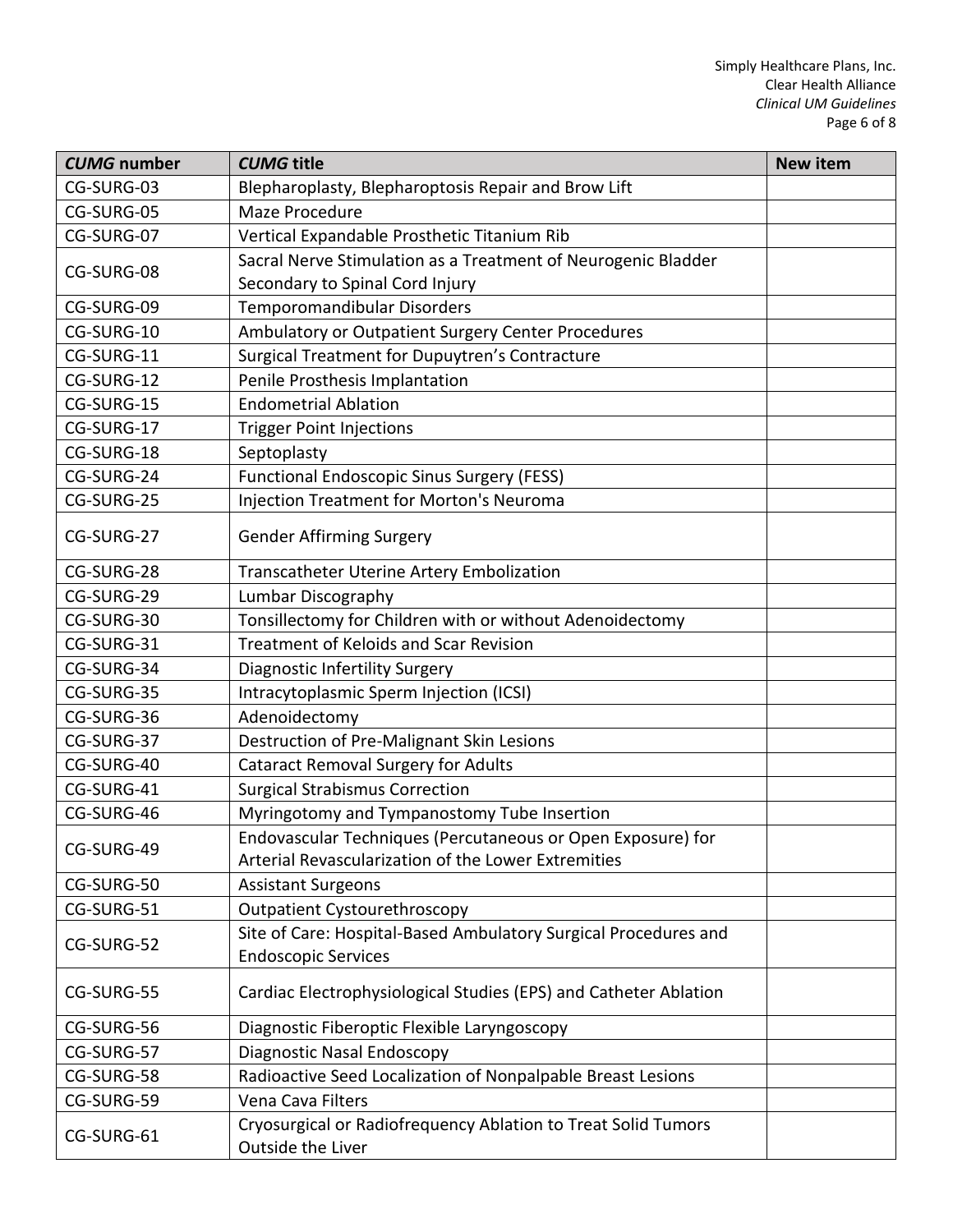| <b>CUMG</b> number | <b>CUMG</b> title                                                                                                                 | <b>New item</b> |
|--------------------|-----------------------------------------------------------------------------------------------------------------------------------|-----------------|
| CG-SURG-63         | Cardiac Resynchronization Therapy with or without an Implantable<br>Cardioverter Defibrillator for the Treatment of Heart Failure |                 |
| CG-SURG-70         | <b>Gastric Electrical Stimulation</b>                                                                                             |                 |
| CG-SURG-71         | <b>Reduction Mammaplasty</b>                                                                                                      |                 |
| CG-SURG-72         | <b>Endothelial Keratoplasty</b>                                                                                                   |                 |
| CG-SURG-73         | <b>Balloon Sinus Ostial Dilation</b>                                                                                              |                 |
| CG-SURG-75         | Transanal Endoscopic Microsurgical (TEM) Excision of Rectal Lesions                                                               |                 |
| CG-SURG-76         | Carotid, Vertebral and Intracranial Artery Stent Placement with or<br>without Angioplasty                                         |                 |
| CG-SURG-77         | <b>Refractive Surgery</b>                                                                                                         |                 |
| CG-SURG-78         | Locoregional and Surgical Techniques for Treating Primary and<br>Metastatic Liver Malignancies                                    |                 |
| CG-SURG-79         | <b>Implantable Infusion Pumps</b>                                                                                                 |                 |
| CG-SURG-81         | Cochlear Implants and Auditory Brainstem Implants                                                                                 |                 |
| CG-SURG-82         | Bone-Anchored and Bone Conduction Hearing Aids                                                                                    |                 |
| CG-SURG-83         | Bariatric Surgery and Other Treatments for Clinically Severe Obesity                                                              |                 |
| CG-SURG-84         | Mandibular/Maxillary (Orthognathic) Surgery                                                                                       |                 |
| CG-SURG-85         | <b>Hip Resurfacing</b>                                                                                                            |                 |
| CG-SURG-86         | Endovascular/Endoluminal Repair of Aortic Aneurysms, Aortoiliac<br>Disease, Aortic Dissection and Aortic Transection              |                 |
| CG-SURG-87         | Nasal Surgery for the Treatment of Obstructive Sleep Apnea and<br>Snoring                                                         |                 |
| CG-SURG-88         | Mastectomy for Gynecomastia                                                                                                       |                 |
| CG-SURG-89         | Radiofrequency Neurolysis and Pulsed Radiofrequency Therapy for<br><b>Trigeminal Neuralgia</b>                                    |                 |
| CG-SURG-90         | Mohs Micrographic Surgery                                                                                                         |                 |
| CG-SURG-91         | Minimally Invasive Ablative Procedures for Epilepsy                                                                               |                 |
| CG-SURG-92         | Paraesophageal Hernia Repair                                                                                                      |                 |
| CG-SURG-93         | Angiographic Evaluation and Endovascular Intervention for Dialysis<br><b>Access Circuit Dysfunction</b>                           |                 |
| CG-SURG-94         | Keratoprosthesis                                                                                                                  |                 |
| CG-SURG-95         | Sacral Nerve Stimulation and Percutaneous Tibial Nerve Stimulation<br>for Urinary and Fecal Incontinence; Urinary Retention       |                 |
| CG-SURG-96         | Intraocular Telescope                                                                                                             |                 |
| CG-SURG-97         | <b>Cardioverter Defibrillators</b>                                                                                                |                 |
| CG-SURG-98         | Prostate Biopsy using MRI Fusion Techniques                                                                                       |                 |
| CG-SURG-99         | Panniculectomy and Abdominoplasty                                                                                                 |                 |
| CG-SURG-100        | Laser Trabeculoplasty and Laser Peripheral Iridotomy                                                                              |                 |
| CG-SURG-101        | Ablative Techniques as a Treatment for Barrett's Esophagus                                                                        |                 |